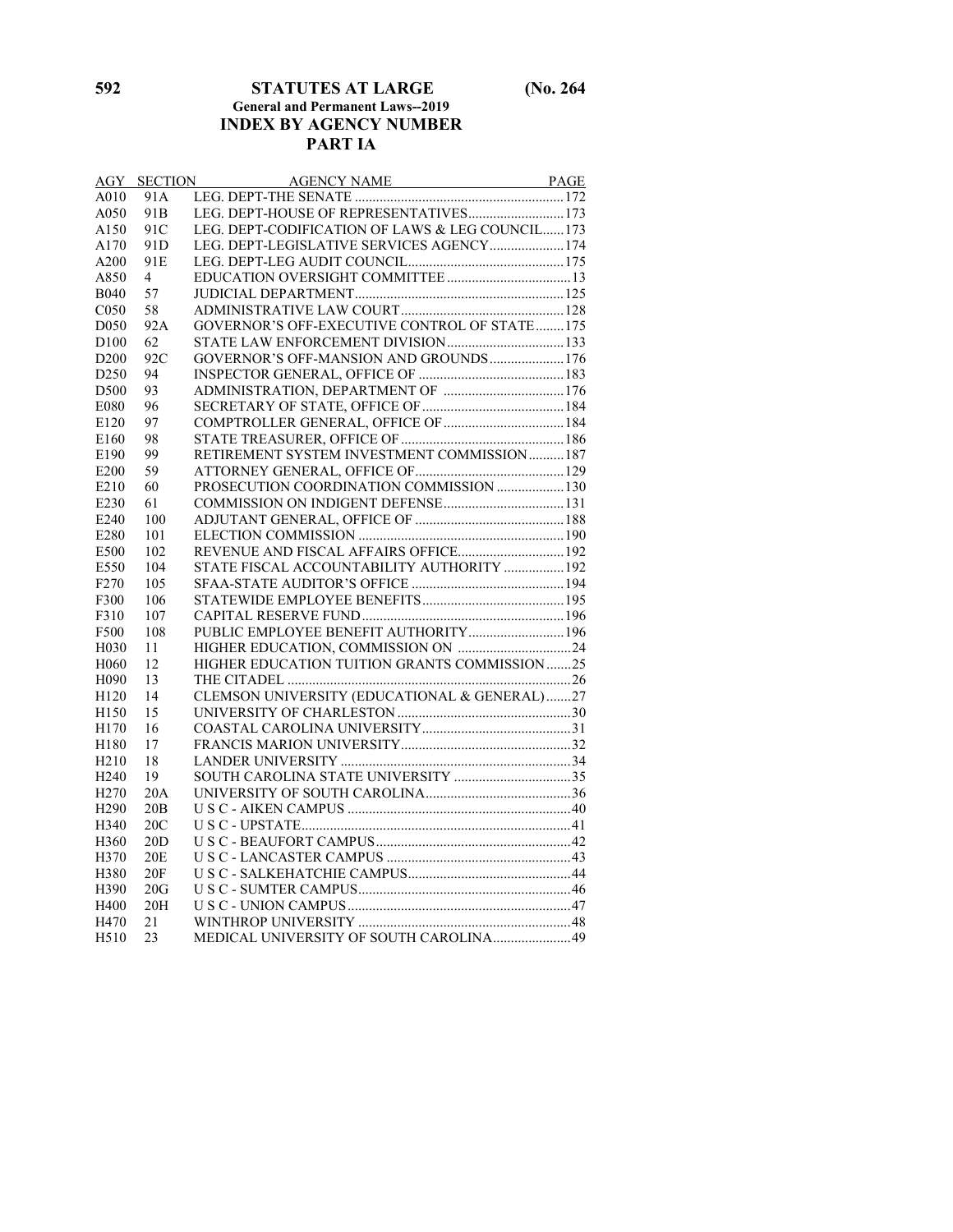#### **No. 264) OF SOUTH CAROLINA 593 General & Permanent Laws--2019 INDEX BY AGENCY NUMBER PART IA**

| AGY              | <b>SECTION</b> |                                                   |  |
|------------------|----------------|---------------------------------------------------|--|
| H <sub>530</sub> | 24             |                                                   |  |
| H590             | 25             | TECHNICAL & COMPREHENSIVE EDUCATION, ST BD 53     |  |
| H630             | 1              |                                                   |  |
| H <sub>660</sub> | 3              |                                                   |  |
| H <sub>670</sub> | 8              | EDUCATIONAL TELEVISION COMMISSION  19             |  |
| H710             | 5              |                                                   |  |
| H730             | 32             | VOCATIONAL REHABILITATION, DEPARTMENT OF  61      |  |
| H750             | 6              | SCHOOL FOR THE DEAF AND THE BLIND  15             |  |
| H790             | 26             | ARCHIVES AND HISTORY, DEPARTMENT OF 56            |  |
| H870             | 27             |                                                   |  |
| H910             | 28             |                                                   |  |
| H950             | 29             |                                                   |  |
| H960             | 30             | CONFEDERATE RELIC ROOM & MILITARY MUSEUM CO60     |  |
| J020             | 33             | HEALTH AND HUMAN SERVICES, DEPARTMENT OF  62      |  |
| J040             | 34             | HEALTH AND ENVIRONMENTAL CONTROL, DEPT OF  65     |  |
| J120             | 35             |                                                   |  |
| J160             | 36             | DISABILITIES AND SPECIAL NEEDS, DEPARTMENT OF  80 |  |
| J200             | 37             | ALCOHOL & OTHER DRUG ABUSE SERVICES, DEPT OF  83  |  |
| K050             | 63             |                                                   |  |
| L <sub>040</sub> | 38             |                                                   |  |
| L <sub>060</sub> | 40             |                                                   |  |
| L080             | 41             | CHILDREN'S ADVOCACY, DEPARTMENT OF  95            |  |
| L120             | $\tau$         |                                                   |  |
| L240             | 39             |                                                   |  |
| L320             | 42             | HOUSING FINANCE AND DEVELOPMENT AUTHORITY 97      |  |
| L360             | 70             |                                                   |  |
| L460             | 71             | MINORITY AFFAIRS, STATE COMMISSION FOR  149       |  |
| N <sub>040</sub> | 65             |                                                   |  |
| N080             | 66             | DEPT OF PROBATION, PARDON & PAROLE 142            |  |
| N <sub>120</sub> | 67             |                                                   |  |
| N <sub>200</sub> | 64             | LAW ENFORCEMENT TRAINING COUNCIL  139             |  |
| P <sub>120</sub> | 43             |                                                   |  |
| P <sub>160</sub> | 44             |                                                   |  |
| P <sub>200</sub> | 45             | CLEMSON UNIV (PUBLIC SERVICE ACTIVITIES)  104     |  |
| P <sub>210</sub> | 46             |                                                   |  |
| P <sub>240</sub> | 47             | NATURAL RESOURCES, DEPARTMENT OF  107             |  |
| P <sub>260</sub> | 48             |                                                   |  |
| P <sub>280</sub> | 49             | PARKS, RECREATION & TOURISM, DEPARTMENT OF 115    |  |
| P320             | 50             |                                                   |  |
| P340             | 51             | JOBS-ECONOMIC DEVELOPMENT AUTHORITY  122          |  |
| P360             | 52             | PATRIOTS POINT DEVELOPMENT AUTHORITY  122         |  |
| P400             | 53             |                                                   |  |
| P450             | 54             | RURAL INFRASTRUCTURE AUTHORITY  124               |  |
| R <sub>040</sub> | 72             |                                                   |  |
| R <sub>060</sub> | 73             |                                                   |  |
| R <sub>080</sub> | 74             | WORKERS' COMPENSATION COMMISSION  152             |  |
| R <sub>120</sub> | 75             |                                                   |  |
|                  |                |                                                   |  |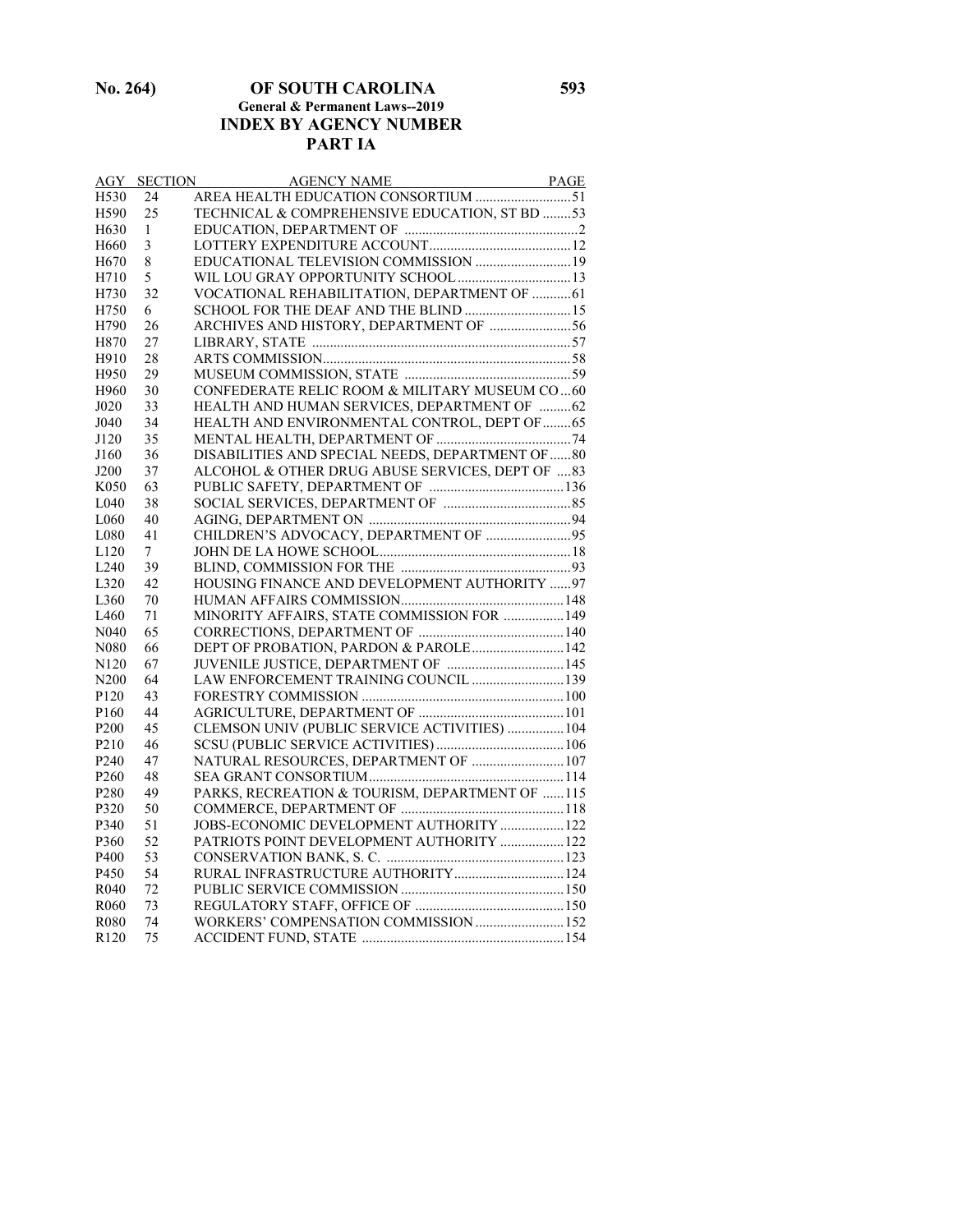#### **594 STATUTES AT LARGE (No. 264 General and Permanent Laws--2019 INDEX BY AGENCY NUMBER PART IA**

| AGY              |     | <b>SECTION</b><br>AGENCY NAME                  | <b>PAGE</b> |
|------------------|-----|------------------------------------------------|-------------|
| R <sub>140</sub> | 76  |                                                |             |
| R <sub>200</sub> | 78  |                                                |             |
| R <sub>230</sub> | 79  | FINANCIAL INSTITUTIONS, BOARD OF  158          |             |
| R <sub>280</sub> | 80  | CONSUMER AFFAIRS, DEPARTMENT OF 159            |             |
| R <sub>360</sub> | 81  | LABOR, LICENSING AND REGULATION, DEPT OF  160  |             |
| R400             | 82  |                                                |             |
| R440             | 109 |                                                |             |
| R <sub>520</sub> | 110 |                                                |             |
| R <sub>600</sub> | 83  | EMPLOYMENT AND WORKFORCE, DEPARTMENT OF 165    |             |
| S <sub>600</sub> | 111 |                                                |             |
| U <sub>120</sub> | 84  | TRANSPORTATION, DEPARTMENT OF  167             |             |
| U <sub>150</sub> | 85  |                                                |             |
| U <sub>200</sub> | 86  |                                                |             |
| U300             | 87  |                                                |             |
| V <sub>040</sub> | 112 |                                                |             |
| X220             | 113 |                                                |             |
| X440             | 114 | AID TO SUBDIVISIONS - DEPARTMENT OF REVENUE202 |             |
| X500             | 115 |                                                |             |
|                  |     |                                                |             |
|                  |     |                                                |             |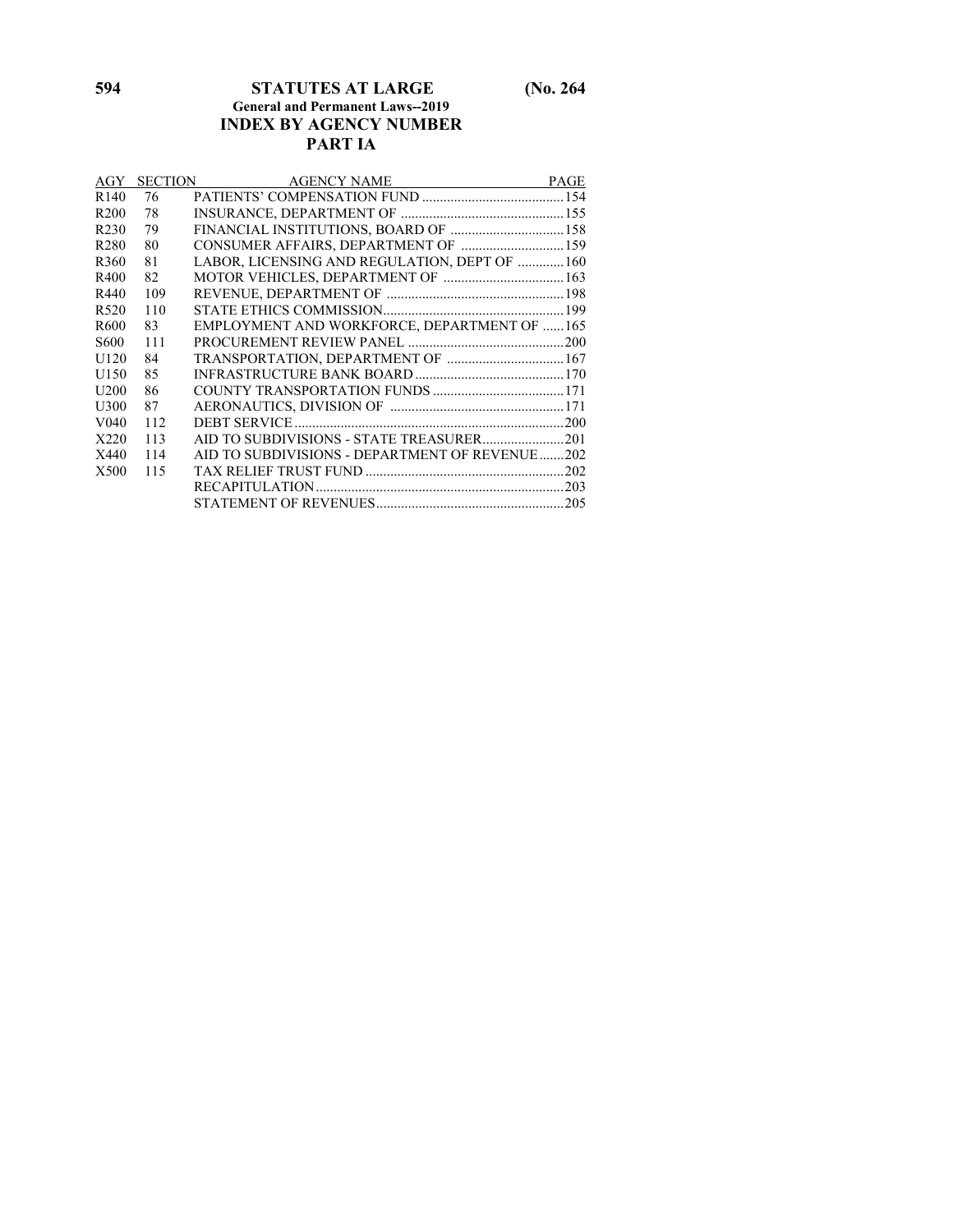**No. 264) OF SOUTH CAROLINA 595 General & Permanent Laws--2019 INDEX BY SECTION NUMBER PART IA**

|                   | <b>AGY SECTION</b> |                                                  |  |
|-------------------|--------------------|--------------------------------------------------|--|
| H <sub>630</sub>  | 1                  |                                                  |  |
| H <sub>660</sub>  | 3                  |                                                  |  |
| A850              | 4                  |                                                  |  |
| H710              | 5                  |                                                  |  |
| H750              | 6                  | SCHOOL FOR THE DEAF AND THE BLIND  15            |  |
| L120              | 7                  |                                                  |  |
| H <sub>670</sub>  | 8                  |                                                  |  |
| H <sub>0</sub> 30 | 11                 |                                                  |  |
| H <sub>060</sub>  | 12                 | HIGHER EDUCATION TUITION GRANTS COMMISSION25     |  |
| H <sub>090</sub>  | 13                 |                                                  |  |
| H <sub>120</sub>  | 14                 | CLEMSON UNIVERSITY (EDUCATIONAL & GENERAL)27     |  |
| H150              | 15                 |                                                  |  |
| H170              | 16                 |                                                  |  |
| H180              | 17                 |                                                  |  |
| H <sub>210</sub>  | 18                 |                                                  |  |
| H <sub>240</sub>  | 19                 |                                                  |  |
| H <sub>270</sub>  | 20A                |                                                  |  |
| H <sub>290</sub>  | 20B                |                                                  |  |
| H340              | 20C                |                                                  |  |
| H360              | 20D                |                                                  |  |
| H370              | 20E                |                                                  |  |
| H380              | 20F                |                                                  |  |
| H390              | 20G                |                                                  |  |
| H400              | 20H                |                                                  |  |
| H470              | 21                 |                                                  |  |
| H510              | 23                 | MEDICAL UNIVERSITY OF SOUTH CAROLINA49           |  |
| H <sub>530</sub>  | 24                 | AREA HEALTH EDUCATION CONSORTIUM 51              |  |
| H590              | 25                 | TECHNICAL & COMPREHENSIVE EDUCATION, ST BD 53    |  |
| H790              | 26                 | ARCHIVES AND HISTORY, DEPARTMENT OF 56           |  |
| H870              | 27                 |                                                  |  |
| H910              | 28                 |                                                  |  |
| H950              | 29                 |                                                  |  |
| H960              | 30                 | CONFEDERATE RELIC ROOM & MILITARY MUSEUM CO60    |  |
| H730              | 32                 | VOCATIONAL REHABILITATION, DEPARTMENT OF  61     |  |
| J020              | 33                 | HEALTH AND HUMAN SERVICES, DEPARTMENT OF  62     |  |
| J040              | 34                 | HEALTH AND ENVIRONMENTAL CONTROL, DEPT OF  65    |  |
| J120              | 35                 |                                                  |  |
| J160              | 36                 | DISABILITIES AND SPECIAL NEEDS, DEPARTMENT OF 80 |  |
| J200              | 37                 | ALCOHOL & OTHER DRUG ABUSE SERVICES, DEPT OF  83 |  |
| L <sub>040</sub>  | 38                 |                                                  |  |
| L240              | 39                 |                                                  |  |
| L060              | 40                 |                                                  |  |
| L080              | 41                 | CHILDREN'S ADVOCACY, DEPARTMENT OF 95            |  |
| L320              | 42                 | HOUSING FINANCE AND DEVELOPMENT AUTHORITY 97     |  |
| P120              | 43                 |                                                  |  |
| P <sub>160</sub>  | 44                 |                                                  |  |
| P <sub>200</sub>  | 45                 | CLEMSON UNIV (PUBLIC SERVICE ACTIVITIES)  104    |  |
|                   |                    |                                                  |  |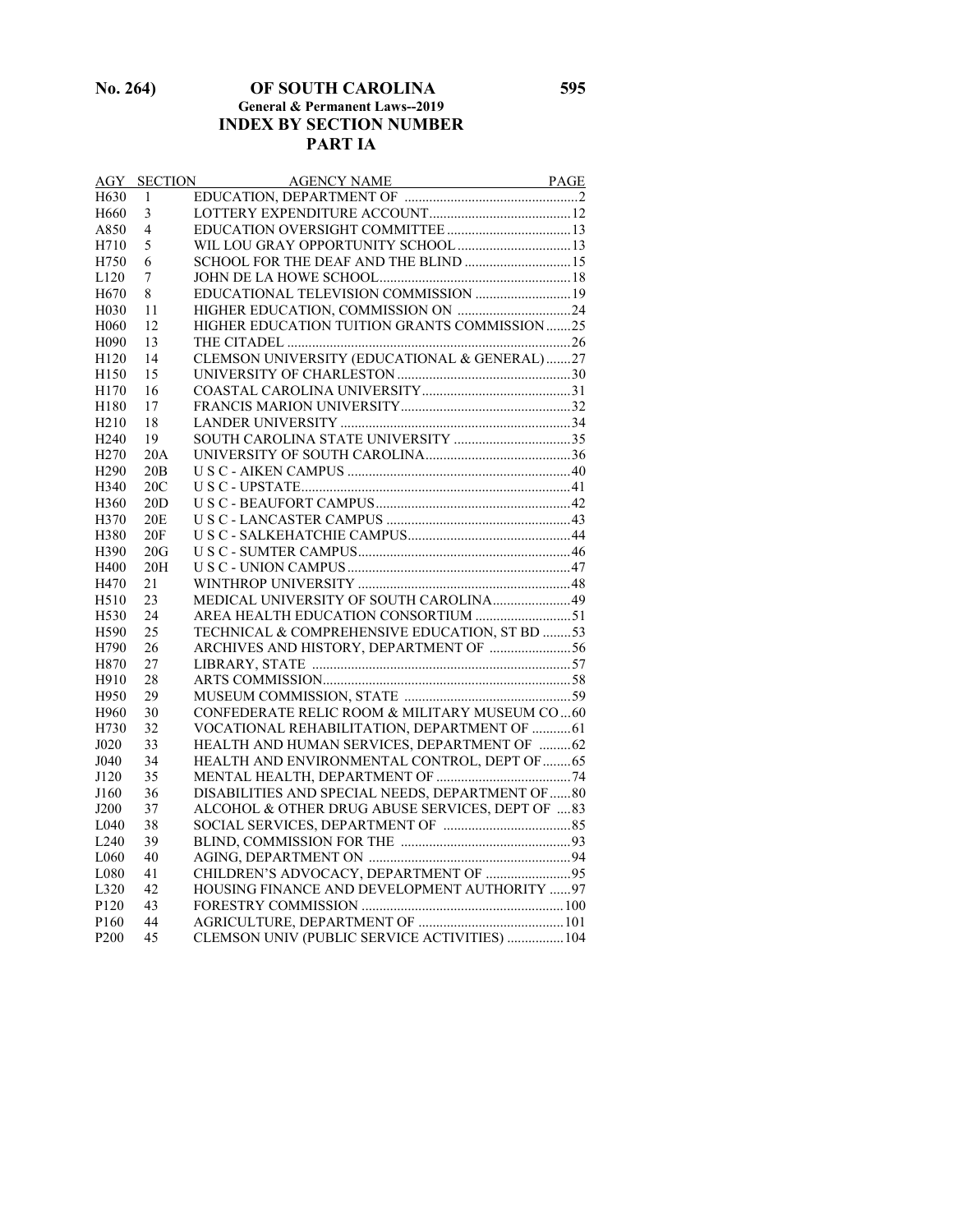#### **596 STATUTES AT LARGE (No. 264 General and Permanent Laws--2019 INDEX BY SECTION NUMBER PART IA**

| <b>AGY</b>        |                 |                                                  |  |
|-------------------|-----------------|--------------------------------------------------|--|
| P <sub>210</sub>  |                 |                                                  |  |
| P <sub>240</sub>  | 47              | NATURAL RESOURCES, DEPARTMENT OF  107            |  |
| P <sub>260</sub>  | 48              |                                                  |  |
| P <sub>280</sub>  | 49              | PARKS, RECREATION & TOURISM, DEPARTMENT OF 115   |  |
| P320              | 50              |                                                  |  |
| P340              | 51              | JOBS-ECONOMIC DEVELOPMENT AUTHORITY  122         |  |
| P360              | 52              | PATRIOTS POINT DEVELOPMENT AUTHORITY  122        |  |
| P400              | 53              |                                                  |  |
| P450              | 54              | RURAL INFRASTRUCTURE AUTHORITY 124               |  |
| <b>B040</b>       | 57              |                                                  |  |
| C <sub>050</sub>  | 58              |                                                  |  |
| E200              | 59              |                                                  |  |
| E210              | 60              | PROSECUTION COORDINATION COMMISSION  130         |  |
| E230              | 61              |                                                  |  |
| D <sub>100</sub>  | 62              |                                                  |  |
| K <sub>050</sub>  | 63              |                                                  |  |
| N <sub>200</sub>  | 64              | LAW ENFORCEMENT TRAINING COUNCIL  139            |  |
| N <sub>040</sub>  | 65              |                                                  |  |
| N <sub>0</sub> 80 | 66              | DEPT OF PROBATION, PARDON & PAROLE 142           |  |
| N <sub>120</sub>  | 67              |                                                  |  |
| L <sub>360</sub>  | 70              |                                                  |  |
| L460              | 71              | MINORITY AFFAIRS, STATE COMMISSION FOR  149      |  |
| R <sub>040</sub>  | 72              |                                                  |  |
| R <sub>060</sub>  | 73              |                                                  |  |
| R080              | 74              | WORKERS' COMPENSATION COMMISSION 152             |  |
| R <sub>120</sub>  | 75              |                                                  |  |
| R <sub>140</sub>  | 76              |                                                  |  |
| R <sub>200</sub>  | 78              |                                                  |  |
| R230              | 79              | FINANCIAL INSTITUTIONS, BOARD OF  158            |  |
| R280              | 80              | CONSUMER AFFAIRS, DEPARTMENT OF  159             |  |
| R360              | 81              | LABOR, LICENSING AND REGULATION, DEPT OF  160    |  |
| R400              | 82              |                                                  |  |
| R600              | 83              | EMPLOYMENT AND WORKFORCE, DEPARTMENT OF 165      |  |
| U120              | 84              | TRANSPORTATION, DEPARTMENT OF  167               |  |
| U150              | 85              |                                                  |  |
| U <sub>200</sub>  | 86              |                                                  |  |
| U300              | 87              |                                                  |  |
| A010              | 91A             |                                                  |  |
| A050              | 91 <sub>B</sub> | LEG. DEPT-HOUSE OF REPRESENTATIVES 173           |  |
| A150              | 91C             | LEG. DEPT-CODIFICATION OF LAWS & LEG COUNCIL 173 |  |
| A170              | 91 <sub>D</sub> | LEG. DEPT-LEGISLATIVE SERVICES AGENCY 174        |  |
| A200              | 91E             |                                                  |  |
| D <sub>050</sub>  | 92A             | GOVERNOR'S OFF-EXECUTIVE CONTROL OF STATE 175    |  |
| D <sub>200</sub>  | 92C             | GOVERNOR'S OFF-MANSION AND GROUNDS 176           |  |
| D500              | 93              |                                                  |  |
| D <sub>250</sub>  | 94              |                                                  |  |
| E080              | 96              |                                                  |  |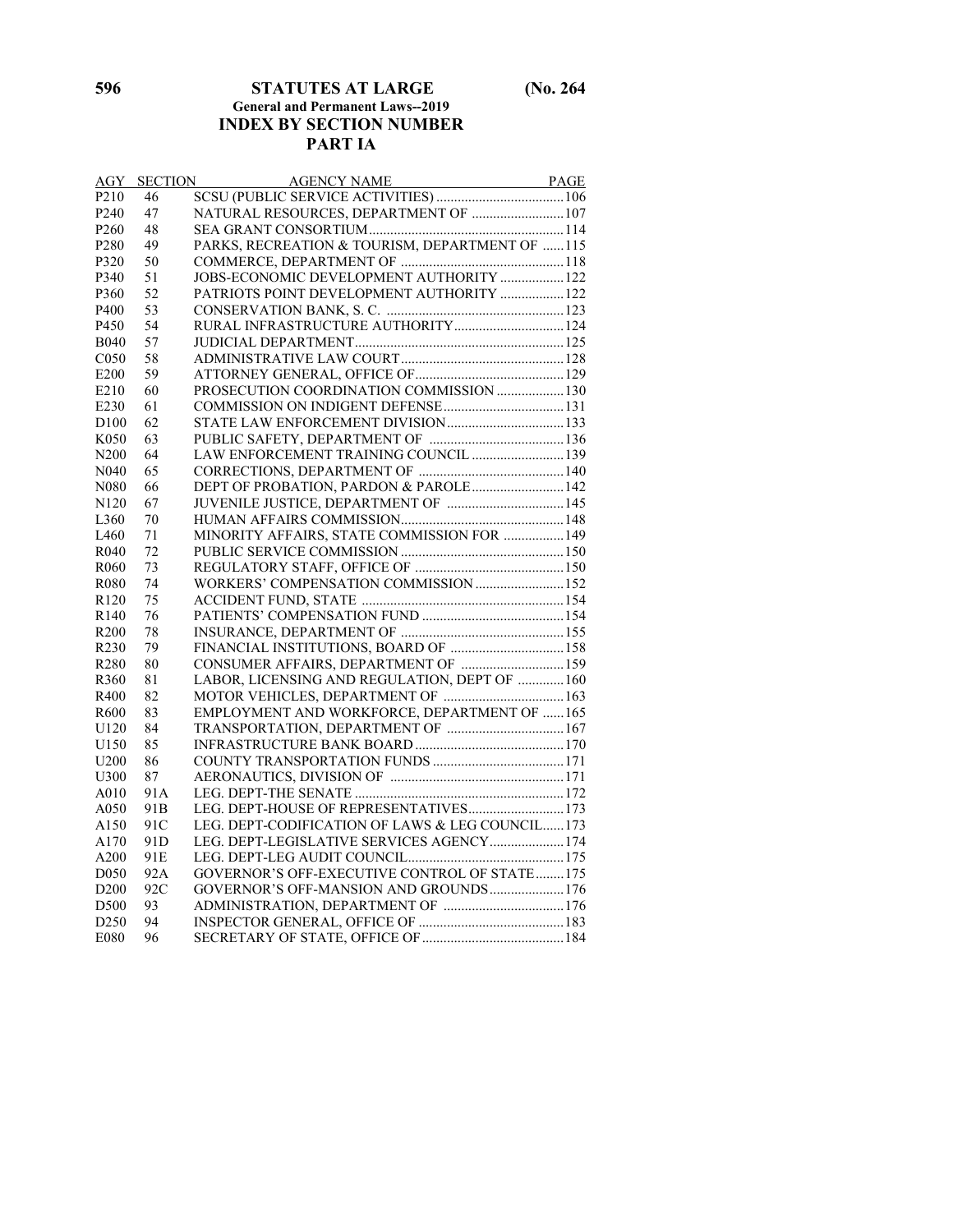#### **No. 264) OF SOUTH CAROLINA 597 General & Permanent Laws--2019 INDEX BY SECTION NUMBER PART IA**

| AGY              |     | <b>SECTION</b><br>AGENCY NAME                  | <b>PAGE</b> |
|------------------|-----|------------------------------------------------|-------------|
| E <sub>120</sub> | 97  |                                                |             |
| E160             | 98  |                                                |             |
| E190             | 99  | RETIREMENT SYSTEM INVESTMENT COMMISSION187     |             |
| E <sub>240</sub> | 100 |                                                |             |
| E <sub>280</sub> | 101 |                                                |             |
| E500             | 102 |                                                |             |
| E550             | 104 | STATE FISCAL ACCOUNTABILITY AUTHORITY  192     |             |
| F <sub>270</sub> | 105 |                                                |             |
| F300             | 106 |                                                |             |
| F310             | 107 |                                                |             |
| F500             | 108 |                                                |             |
| R440             | 109 |                                                |             |
| R <sub>520</sub> | 110 |                                                |             |
| S <sub>600</sub> | 111 |                                                |             |
| V <sub>040</sub> | 112 |                                                |             |
| X220             | 113 |                                                |             |
| X440             | 114 | AID TO SUBDIVISIONS - DEPARTMENT OF REVENUE202 |             |
| X500             | 115 |                                                |             |
|                  |     |                                                |             |
|                  |     |                                                |             |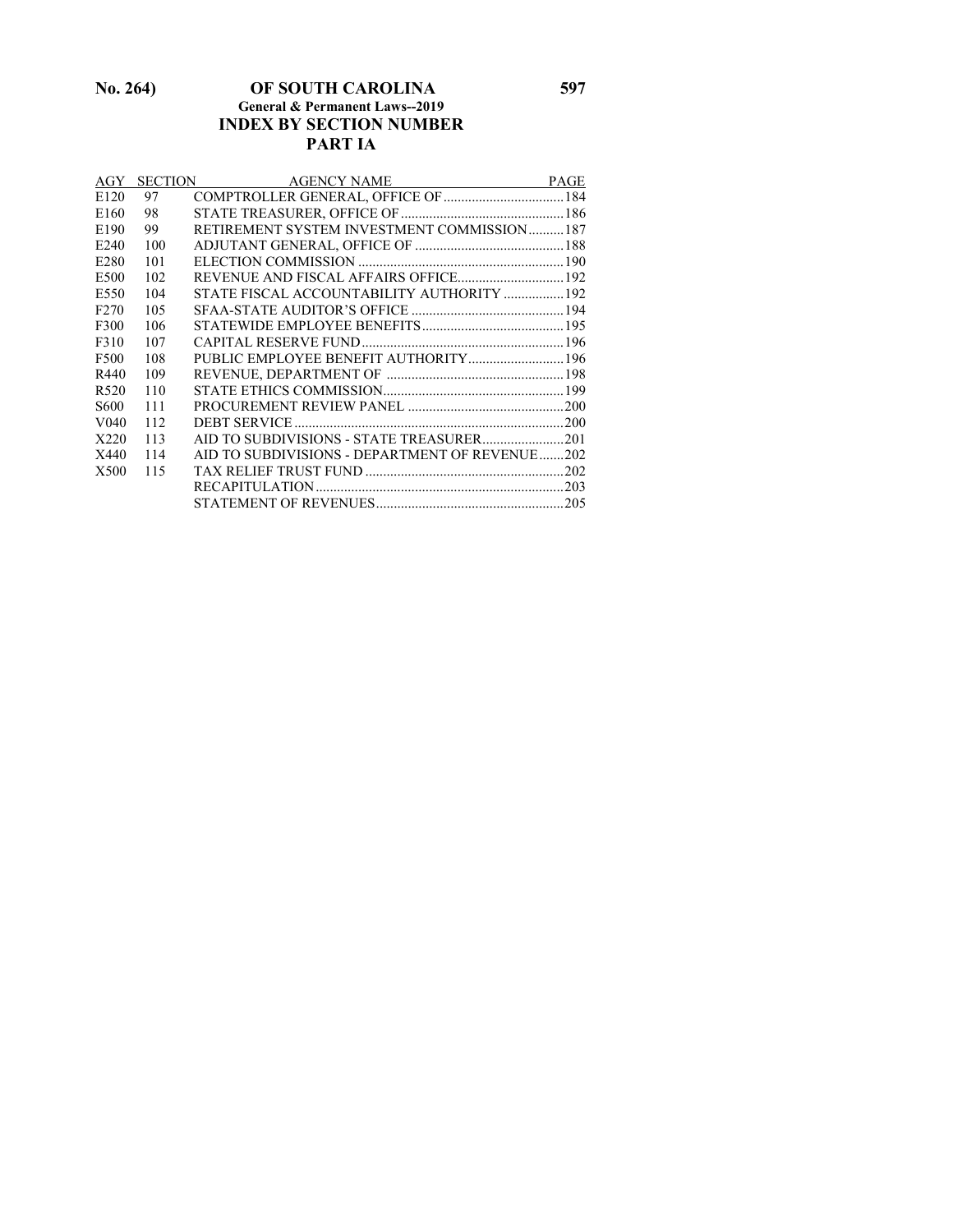#### **598 STATUTES AT LARGE (No. 264 General and Permanent Laws--2019 ALPHABETICAL AGENCY INDEX PART IA**

| AGY               | <b>SECTION</b> | AGENCY NAME PAGE                                  |  |
|-------------------|----------------|---------------------------------------------------|--|
| R <sub>120</sub>  | 75             |                                                   |  |
| E240              | 100            |                                                   |  |
| D500              | 93             |                                                   |  |
| C <sub>050</sub>  | 58             |                                                   |  |
| U300              | 87             |                                                   |  |
| L <sub>060</sub>  | 40             |                                                   |  |
| P <sub>160</sub>  | 44             |                                                   |  |
| X440              | 114            | AID TO SUBDIVISIONS - DEPARTMENT OF REVENUE202    |  |
| X220              | 113            | AID TO SUBDIVISIONS - STATE TREASURER201          |  |
| J200              | 37             | ALCOHOL & OTHER DRUG ABUSE SERVICES, DEPT OF  83  |  |
| H790              | 26             | ARCHIVES AND HISTORY, DEPARTMENT OF 56            |  |
| H530              | 24             | AREA HEALTH EDUCATION CONSORTIUM 51               |  |
| H910              | 28             |                                                   |  |
| E200              | 59             |                                                   |  |
| L240              | 39             |                                                   |  |
| F310              | 107            |                                                   |  |
| L080              | 41             | CHILDREN'S ADVOCACY, DEPARTMENT OF 95             |  |
| P <sub>200</sub>  | 45             | CLEMSON UNIV (PUBLIC SERVICE ACTIVITIES)  104     |  |
| H120              | 14             | CLEMSON UNIVERSITY (EDUCATIONAL & GENERAL) 27     |  |
| H170              | 16             |                                                   |  |
| P320              | 50             |                                                   |  |
| E230              | 61             |                                                   |  |
| E120              | 97             |                                                   |  |
| H960              | 30             | CONFEDERATE RELIC ROOM & MILITARY MUSEUM CO60     |  |
| P400              | 53             |                                                   |  |
| R <sub>280</sub>  | 80             | CONSUMER AFFAIRS, DEPARTMENT OF  159              |  |
| N <sub>040</sub>  | 65             |                                                   |  |
| U <sub>200</sub>  | 86             |                                                   |  |
| V <sub>040</sub>  | 112            |                                                   |  |
| N <sub>0</sub> 80 | 66             | DEPT OF PROBATION, PARDON & PAROLE 142            |  |
| J160              | 36             | DISABILITIES AND SPECIAL NEEDS, DEPARTMENT OF  80 |  |
| A850              | $\overline{4}$ |                                                   |  |
| H <sub>630</sub>  | 1              |                                                   |  |
| H <sub>670</sub>  | 8              | EDUCATIONAL TELEVISION COMMISSION  19             |  |
| E280              | 101            |                                                   |  |
| R600              | 83             | EMPLOYMENT AND WORKFORCE, DEPARTMENT OF 165       |  |
| R <sub>230</sub>  | 79             | FINANCIAL INSTITUTIONS, BOARD OF  158             |  |
| P <sub>120</sub>  | 43             |                                                   |  |
| H180              | 17             |                                                   |  |
| D <sub>050</sub>  | 92A            | GOVERNOR'S OFF-EXECUTIVE CONTROL OF STATE175      |  |
| D <sub>200</sub>  | 92C            | GOVERNOR'S OFF-MANSION AND GROUNDS176             |  |
| J040              | 34             | HEALTH AND ENVIRONMENTAL CONTROL, DEPT OF  65     |  |
| J020              | 33             | HEALTH AND HUMAN SERVICES, DEPARTMENT OF  62      |  |
| H <sub>060</sub>  | 12             | HIGHER EDUCATION TUITION GRANTS COMMISSION 25     |  |
| H <sub>0</sub> 30 | 11             |                                                   |  |
| L320              | 42             | HOUSING FINANCE AND DEVELOPMENT AUTHORITY 97      |  |
| L360              | 70             |                                                   |  |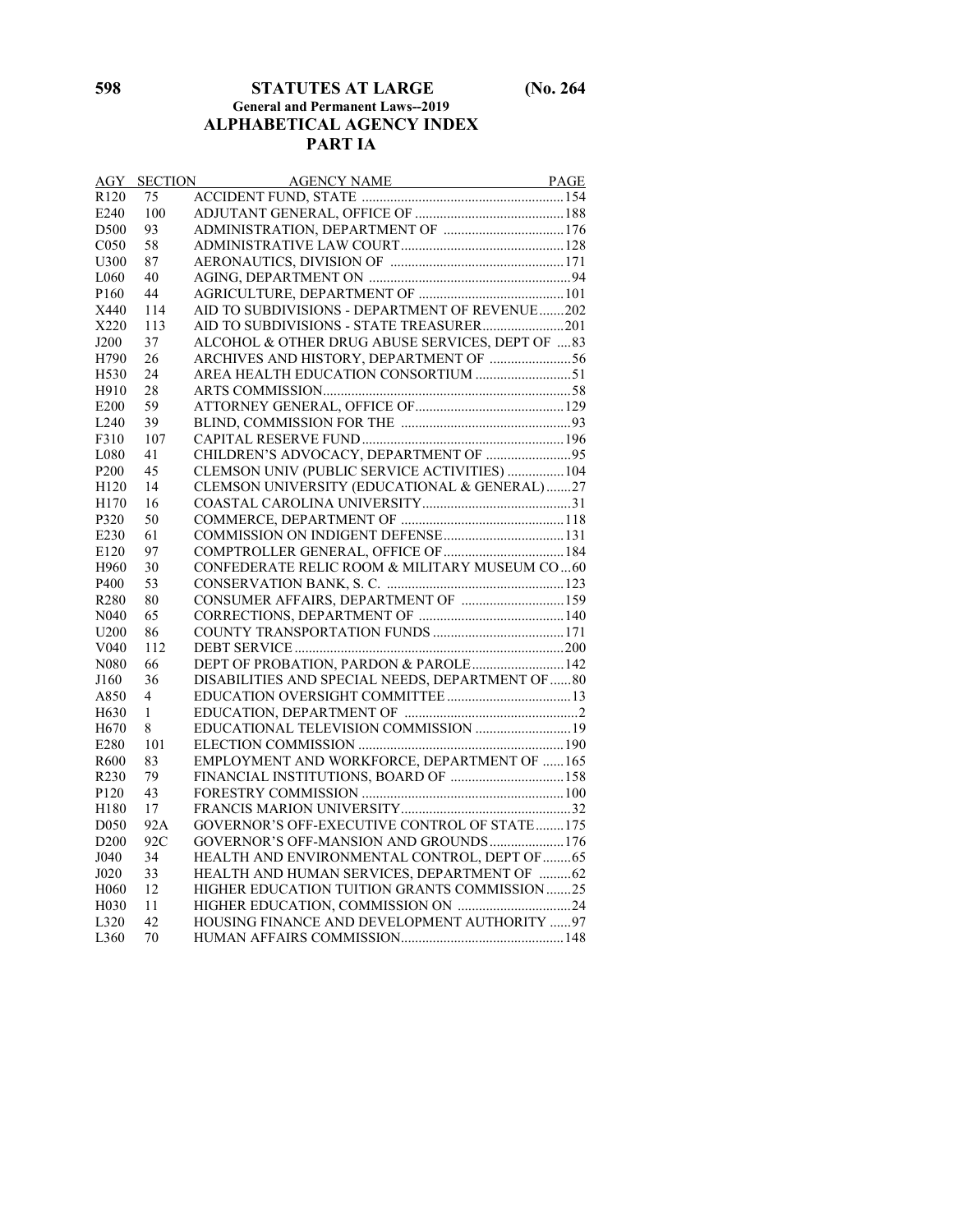**No. 264) OF SOUTH CAROLINA 599 General & Permanent Laws--2019 ALPHABETICAL AGENCY INDEX PART IA**

| AGY               | <b>SECTION</b>  |                                                  |  |
|-------------------|-----------------|--------------------------------------------------|--|
| U150              | 85              |                                                  |  |
| D <sub>250</sub>  | 94              |                                                  |  |
| R <sub>200</sub>  | 78              |                                                  |  |
| P340              | 51              | JOBS-ECONOMIC DEVELOPMENT AUTHORITY  122         |  |
| L120              | 7               |                                                  |  |
| <b>B040</b>       | 57              |                                                  |  |
| N <sub>120</sub>  | 67              | JUVENILE JUSTICE, DEPARTMENT OF  145             |  |
| R360              | 81              | LABOR, LICENSING AND REGULATION, DEPT OF  160    |  |
| H <sub>2</sub> 10 | 18              |                                                  |  |
| N <sub>200</sub>  | 64              | LAW ENFORCEMENT TRAINING COUNCIL  139            |  |
| A150              | 91C             | LEG. DEPT-CODIFICATION OF LAWS & LEG COUNCIL 173 |  |
| A050              | 91 <sub>B</sub> | LEG. DEPT-HOUSE OF REPRESENTATIVES 173           |  |
| A200              | 91 <sub>E</sub> |                                                  |  |
| A170              | 91 <sub>D</sub> | LEG. DEPT-LEGISLATIVE SERVICES AGENCY 174        |  |
| A010              | 91A             |                                                  |  |
| H870              | 27              |                                                  |  |
| H <sub>660</sub>  | 3               |                                                  |  |
| H <sub>510</sub>  | 23              | MEDICAL UNIVERSITY OF SOUTH CAROLINA 49          |  |
| J120              | 35              |                                                  |  |
| IA60              | 71              | MINORITY AFFAIRS, STATE COMMISSION FOR  149      |  |
| R400              | 82              |                                                  |  |
| H950              | 29              |                                                  |  |
| P <sub>240</sub>  | 47              | NATURAL RESOURCES, DEPARTMENT OF  107            |  |
| P <sub>280</sub>  | 49              | PARKS, RECREATION & TOURISM, DEPARTMENT OF 115   |  |
| R140              | 76              |                                                  |  |
| P360              | 52              | PATRIOTS POINT DEVELOPMENT AUTHORITY  122        |  |
| S600              | 111             |                                                  |  |
| E210              | 60              | PROSECUTION COORDINATION COMMISSION  130         |  |
| F500              | 108             | PUBLIC EMPLOYEE BENEFIT AUTHORITY 196            |  |
| K050              | 63              |                                                  |  |
| R <sub>040</sub>  | 72              |                                                  |  |
|                   |                 |                                                  |  |
| R <sub>060</sub>  | 73              |                                                  |  |
| E190              | 99              | RETIREMENT SYSTEM INVESTMENT COMMISSION187       |  |
| E500              | 102             | REVENUE AND FISCAL AFFAIRS OFFICE 192            |  |
| R440              | 109             |                                                  |  |
| P450              | 54              | RURAL INFRASTRUCTURE AUTHORITY 124               |  |
| H750              | 6               | SCHOOL FOR THE DEAF AND THE BLIND  15            |  |
| P <sub>210</sub>  | 46              |                                                  |  |
| P <sub>260</sub>  | 48              |                                                  |  |
| E080              | 96              |                                                  |  |
| F <sub>270</sub>  | 105             |                                                  |  |
| L <sub>040</sub>  | 38              |                                                  |  |
| H <sub>240</sub>  | 19              |                                                  |  |
| R520              | 110             |                                                  |  |
| E550              | 104             | STATE FISCAL ACCOUNTABILITY AUTHORITY  192       |  |
| D <sub>100</sub>  | 62              | STATE LAW ENFORCEMENT DIVISION  133              |  |
|                   |                 |                                                  |  |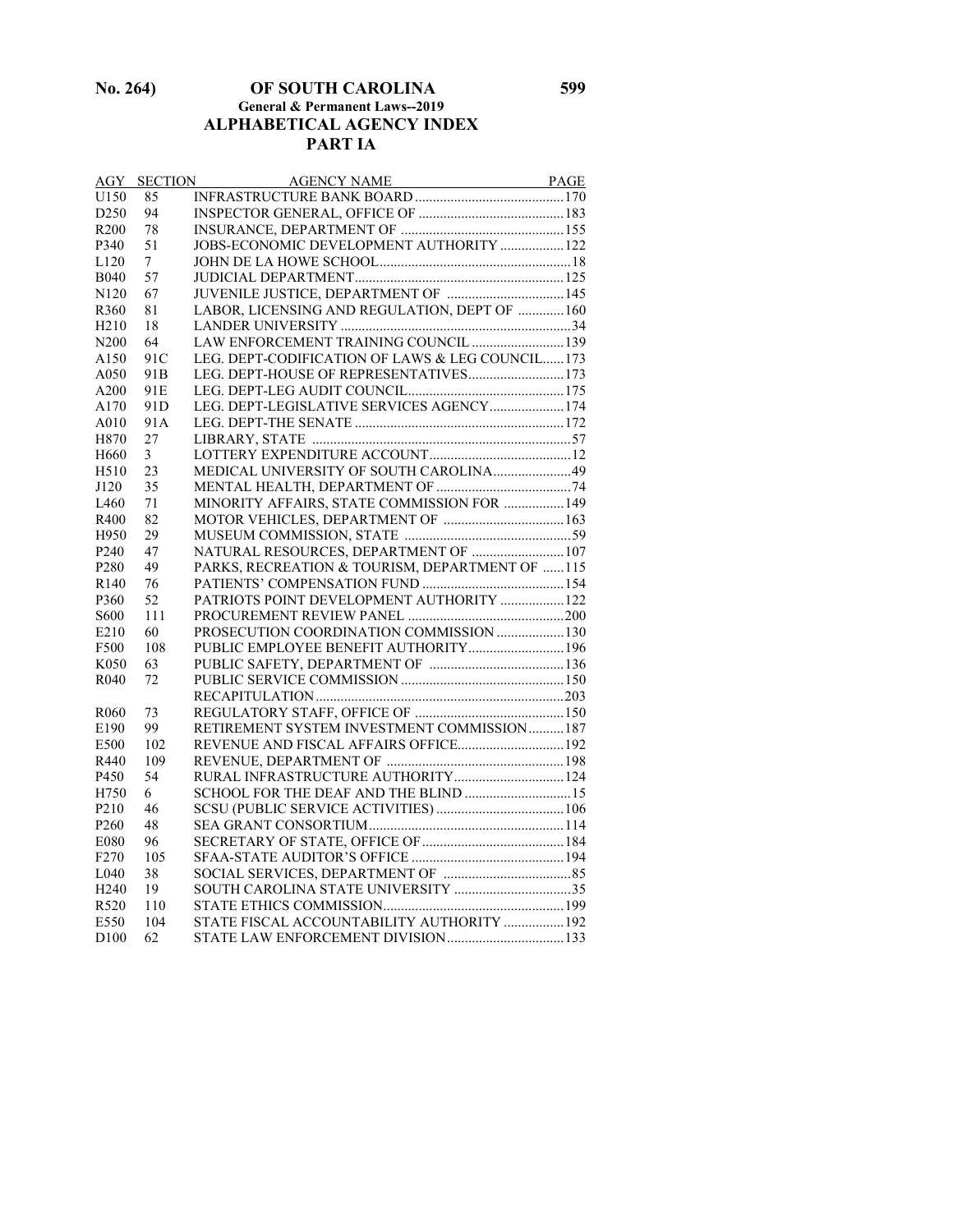#### **600 STATUTES AT LARGE (No. 264 General and Permanent Laws--2019 ALPHABETICAL AGENCY INDEX PART IA**

| AGY               |                 | <b>SECTION</b><br>AGENCY NAME                 | <b>PAGE</b> |
|-------------------|-----------------|-----------------------------------------------|-------------|
| E <sub>160</sub>  | 98              |                                               |             |
|                   |                 |                                               |             |
| F300              | 106             |                                               |             |
| X500              | 115             |                                               |             |
| H <sub>590</sub>  | 25              | TECHNICAL & COMPREHENSIVE EDUCATION, ST BD 53 |             |
| H <sub>090</sub>  | 13              |                                               |             |
| U <sub>120</sub>  | 84              | TRANSPORTATION, DEPARTMENT OF  167            |             |
| H <sub>290</sub>  | 20B             |                                               |             |
| H <sub>360</sub>  | 20D             |                                               |             |
| H370              | 20 <sub>E</sub> |                                               |             |
| H380              | 20F             |                                               |             |
| H <sub>390</sub>  | 20G             |                                               |             |
| H400              | 20H             |                                               |             |
| H <sub>340</sub>  | 20C             |                                               |             |
| H <sub>150</sub>  | 15              |                                               |             |
| H <sub>270</sub>  | 20A             |                                               |             |
| H730              | 32              | VOCATIONAL REHABILITATION, DEPARTMENT OF  61  |             |
| H710              | $5 -$           |                                               |             |
| H470              | 21              |                                               |             |
| R <sub>0</sub> 80 | 74              |                                               |             |
|                   |                 |                                               |             |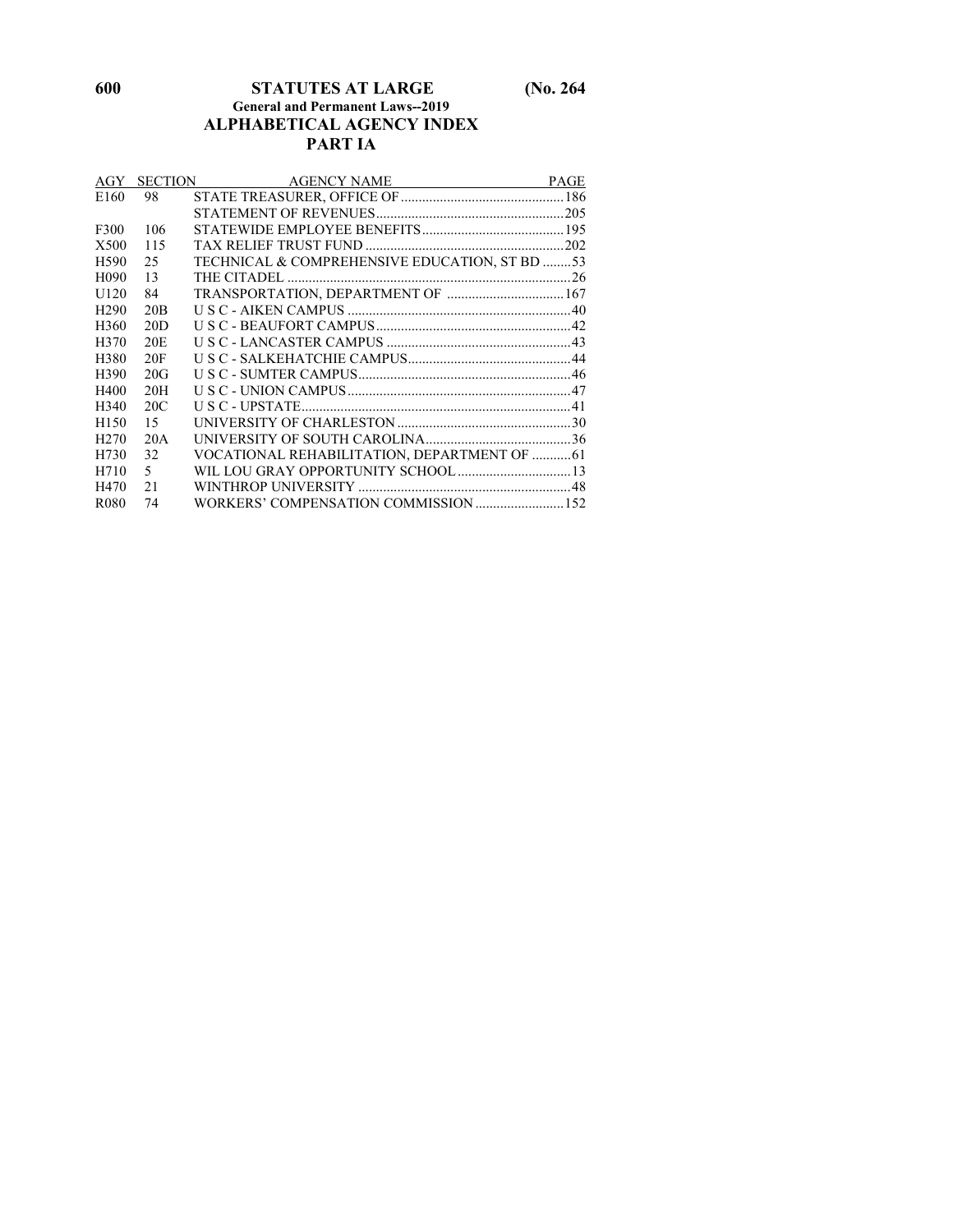#### **No. 264) OF SOUTH CAROLINA 601 General & Permanent Laws--2019 AGENCY NUMBER PART IB PROVISO INDEX**

| AGY               | <b>SECTION</b> | AGENCY NAME PAGE                               |  |
|-------------------|----------------|------------------------------------------------|--|
| A990              | 91             |                                                |  |
| <b>B040</b>       | 57             |                                                |  |
| C <sub>050</sub>  | 58             |                                                |  |
| D100              | 62             |                                                |  |
| D <sub>2</sub> 10 | 92             |                                                |  |
| D <sub>250</sub>  | 94             |                                                |  |
| D <sub>500</sub>  | 93             |                                                |  |
| E040              | 95             | LIEUTENANT GOVERNOR, OFFICE OF THE 459         |  |
| E080              | 96             |                                                |  |
| E120              | 97             |                                                |  |
| E160              | 98             |                                                |  |
| E200              | 59             | ATTORNEY GENERAL, OFFICE OF THE 396            |  |
| E210              | 60             | PROSECUTION COORDINATION COMMISSION 400        |  |
| E230              | 61             |                                                |  |
| E240              | 100            |                                                |  |
| E280              | 101            |                                                |  |
| E500              | 102            | REVENUE AND FISCAL AFFAIRS OFFICE473           |  |
| E550              | 104            | STATE FISCAL ACCOUNTABILITY AUTHORITY 477      |  |
| F <sub>270</sub>  | 105            |                                                |  |
| F300              | 106            |                                                |  |
| F500              | 108            | PUBLIC EMPLOYEE BENEFIT AUTHORITY482           |  |
| H <sub>0</sub> 30 | 11             |                                                |  |
| H180              | 17             |                                                |  |
| H <sub>210</sub>  | 18             |                                                |  |
| H <sub>240</sub>  | 19             | SOUTH CAROLINA STATE UNIVERSITY 316            |  |
| H450              | 20             |                                                |  |
| H540              | 23             | MEDICAL UNIVERSITY OF SOUTH CAROLINA317        |  |
| H590              | 25             | TECHNICAL & COMPREHENSIVE EDUCATION, ST BD 318 |  |
| H <sub>630</sub>  | 1              |                                                |  |
| H <sub>630</sub>  | 1 A            |                                                |  |
| H660              | 3              |                                                |  |
| H670              | 8              | EDUCATIONAL TELEVISION COMMISSION 309          |  |
| H710              | 5              | WIL LOU GRAY OPPORTUNITY SCHOOL305             |  |
| H730              | 32             | VOCATIONAL REHABILITATION, DEPARTMENT OF 325   |  |
| H750              | 6              | DEAF AND THE BLIND, SCHOOL FOR THE 307         |  |
| H790              | 26             | ARCHIVES AND HISTORY, DEPARTMENT OF 320        |  |
| H870              | 27             |                                                |  |
| H910              | 28             |                                                |  |
| H950              | 29             |                                                |  |
| H960              | 30             | CONFEDERATE RELIC ROOM & MIL MUSEUM CO 325     |  |
| J020              | 33             | HEALTH AND HUMAN SERVICES, DEPARTMENT OF 326   |  |
| J040              | 34             | HEALTH AND ENVIRONMENTAL CONTROL, DEPT OF 337  |  |
| J120              | 35             |                                                |  |
| J160              | 36             | DISABILITIES AND SPECIAL NEEDS, DEPT OF 358    |  |
| J200              | 37             | ALCOHOL & OTHER DRUG ABUSE SRVCS, DEPT OF 361  |  |
| K050              | 63             |                                                |  |
| L040              | 38             |                                                |  |
| L060              | 40             |                                                |  |
| L080              | 41             | CHILDREN'S ADVOCACY, DEPARTMENT OF 375         |  |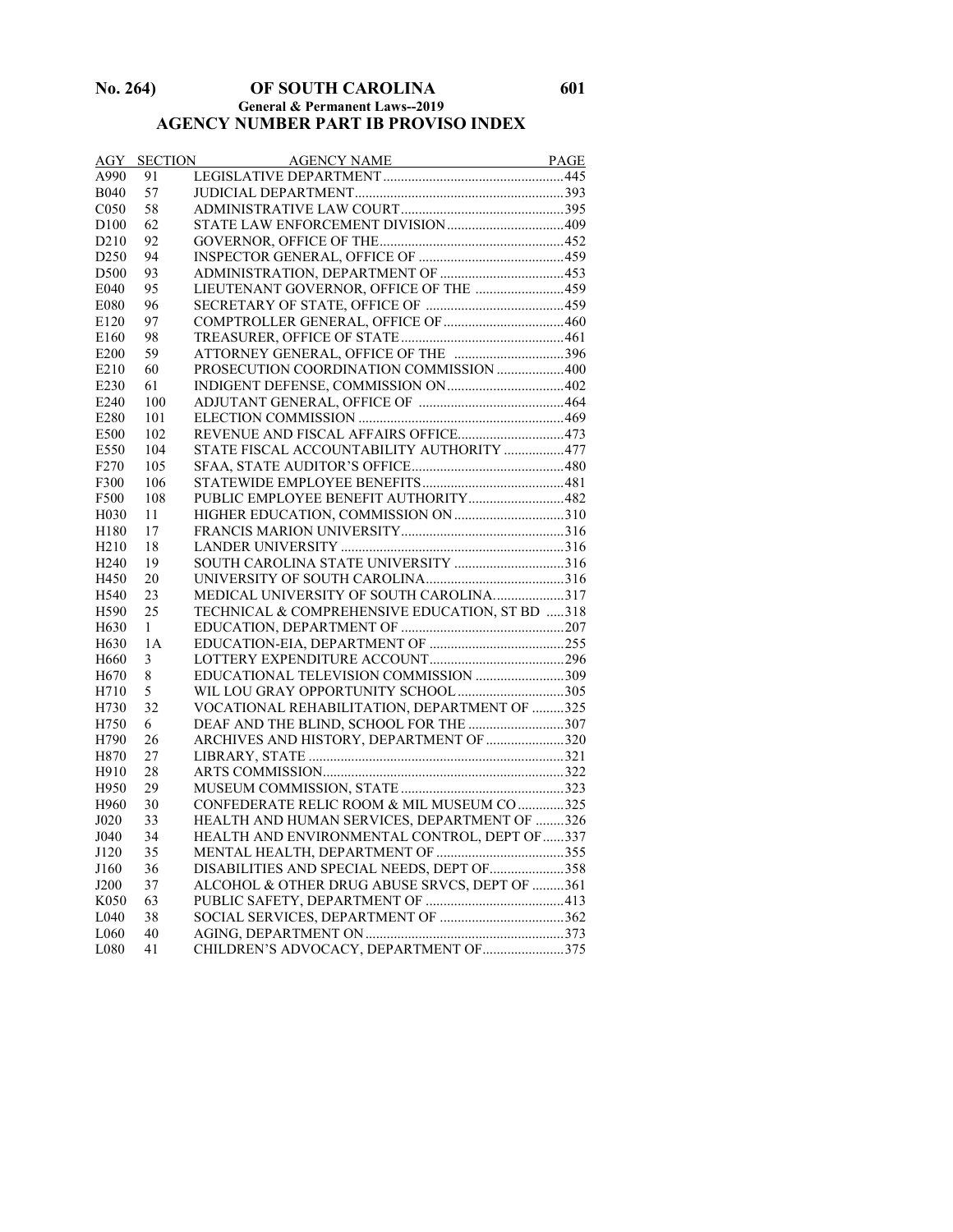## **602 STATUTES AT LARGE (No. 264**

#### **General and Permanent Laws--2019 AGENCY NUMBER PART IB PROVISO INDEX**

|                   | <b>AGY SECTION</b> | AGENCY NAME PAGE                                |  |
|-------------------|--------------------|-------------------------------------------------|--|
| L120              | 7                  |                                                 |  |
| L <sub>240</sub>  | 39                 |                                                 |  |
| L <sub>320</sub>  | 42                 | HOUSING FINANCE AND DEVELOPMENT AUTHORITY 376   |  |
| L360              | 70                 |                                                 |  |
| L460              | 71                 | MINORITY AFFAIRS, COMMISSION FOR  427           |  |
| N <sub>040</sub>  | 65                 |                                                 |  |
| N <sub>0</sub> 80 | 66                 | PROBATION, PAROLE, & PARDON SRVCS, DEPT OF  422 |  |
| N <sub>120</sub>  | 67                 |                                                 |  |
| N200              | 64                 | LAW ENFORCEMENT TRAINING COUNCIL 415            |  |
| P <sub>120</sub>  | 43                 |                                                 |  |
| P <sub>160</sub>  | 44                 |                                                 |  |
| P <sub>200</sub>  | 45                 |                                                 |  |
| P <sub>240</sub>  | 47                 | NATURAL RESOURCES, DEPARTMENT OF 380            |  |
| P <sub>260</sub>  | 48                 |                                                 |  |
| P <sub>280</sub>  | 49                 | PARKS, RECREATION, AND TOURISM, DEPT OF 383     |  |
| P320              | 50                 |                                                 |  |
| P360              | 52                 | PATRIOTS POINT DEVELOPMENT AUTHORITY 391        |  |
| P450              | 54                 | RURAL INFRASTRUCTURE AUTHORITY392               |  |
| R <sub>060</sub>  | 73                 |                                                 |  |
| R <sub>080</sub>  | 74                 | WORKERS' COMPENSATION COMMISSION 429            |  |
| R <sub>120</sub>  | 75                 |                                                 |  |
| R <sub>200</sub>  | 78                 |                                                 |  |
| R <sub>230</sub>  | 79                 |                                                 |  |
| R280              | 80                 | CONSUMER AFFAIRS, DEPARTMENT OF 431             |  |
| R360              | 81                 | LABOR, LICENSING, AND REGULATION, DEPT OF  432  |  |
| R400              | 82                 |                                                 |  |
| R440              | 109                |                                                 |  |
| R520              | 110                |                                                 |  |
| R <sub>600</sub>  | 83                 | EMPLOYMENT AND WORKFORCE, DEPT OF 436           |  |
| S600              | 111                |                                                 |  |
| U <sub>120</sub>  | 84                 |                                                 |  |
| U150              | 85                 |                                                 |  |
| U <sub>200</sub>  | 86                 |                                                 |  |
| U300              | 87                 |                                                 |  |
| V <sub>040</sub>  | 112                |                                                 |  |
| X220              | 113                | AID TO SUBDIVISIONS, STATE TREASURER  491       |  |
| X900              | 117                |                                                 |  |
| X910              | 118                |                                                 |  |
| Y140              | 88                 |                                                 |  |
|                   |                    |                                                 |  |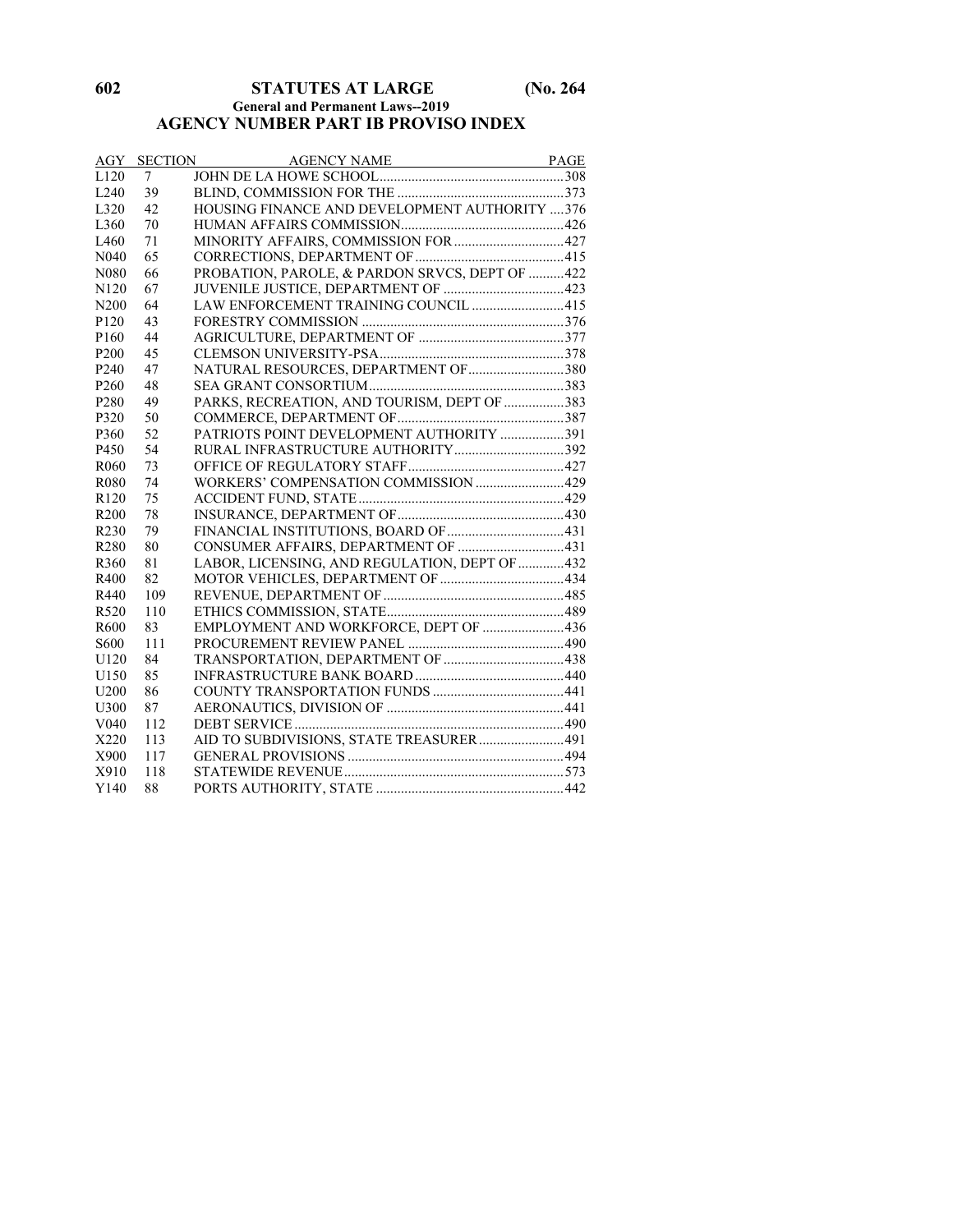#### **No. 264) OF SOUTH CAROLINA 603 General & Permanent Laws--2019 SECTION NUMBER PART IB PROVISO INDEX**

| AGY               |    |                                                 |  |
|-------------------|----|-------------------------------------------------|--|
| H630              |    |                                                 |  |
| H630              | 1A |                                                 |  |
| H <sub>660</sub>  | 3  |                                                 |  |
| H710              | 5  |                                                 |  |
| H750              | 6  | DEAF AND THE BLIND, SCHOOL FOR THE 307          |  |
| L <sub>120</sub>  | 7  |                                                 |  |
| H <sub>670</sub>  | 8  | EDUCATIONAL TELEVISION COMMISSION 309           |  |
| H <sub>0</sub> 30 | 11 |                                                 |  |
| H180              | 17 |                                                 |  |
| H <sub>210</sub>  | 18 |                                                 |  |
| H <sub>240</sub>  | 19 | SOUTH CAROLINA STATE UNIVERSITY 316             |  |
| H450              | 20 |                                                 |  |
| H540              | 23 | MEDICAL UNIVERSITY OF SOUTH CAROLINA317         |  |
| H590              | 25 | TECHNICAL & COMPREHENSIVE EDUCATION, ST BD 318  |  |
| H790              | 26 | ARCHIVES AND HISTORY, DEPARTMENT OF 320         |  |
| H870              | 27 |                                                 |  |
| H910              | 28 |                                                 |  |
| H950              | 29 |                                                 |  |
| H960              | 30 | CONFEDERATE RELIC ROOM & MIL MUSEUM CO 325      |  |
| H730              | 32 | VOCATIONAL REHABILITATION, DEPARTMENT OF 325    |  |
| J020              | 33 | HEALTH AND HUMAN SERVICES, DEPARTMENT OF 326    |  |
| J040              | 34 | HEALTH AND ENVIRONMENTAL CONTROL, DEPT OF 337   |  |
| J120              | 35 |                                                 |  |
| J160              | 36 | DISABILITIES AND SPECIAL NEEDS, DEPT OF 358     |  |
| J200              | 37 | ALCOHOL & OTHER DRUG ABUSE SRVCS, DEPT OF 361   |  |
| L <sub>040</sub>  | 38 |                                                 |  |
| L <sub>240</sub>  | 39 |                                                 |  |
| L <sub>060</sub>  | 40 |                                                 |  |
| L080              | 41 | CHILDREN'S ADVOCACY, DEPARTMENT OF 375          |  |
| L320              | 42 | HOUSING FINANCE AND DEVELOPMENT AUTHORITY 376   |  |
| P <sub>120</sub>  | 43 |                                                 |  |
| P <sub>160</sub>  | 44 |                                                 |  |
| P <sub>200</sub>  | 45 |                                                 |  |
| P <sub>240</sub>  | 47 | NATURAL RESOURCES, DEPARTMENT OF 380            |  |
| P <sub>260</sub>  | 48 |                                                 |  |
| P280              | 49 | PARKS, RECREATION, AND TOURISM, DEPT OF 383     |  |
| P320              | 50 |                                                 |  |
| P360              | 52 | PATRIOTS POINT DEVELOPMENT AUTHORITY 391        |  |
| P450              | 54 | RURAL INFRASTRUCTURE AUTHORITY392               |  |
| <b>B040</b>       | 57 |                                                 |  |
| C <sub>050</sub>  | 58 |                                                 |  |
| E200              | 59 | ATTORNEY GENERAL, OFFICE OF THE 396             |  |
| E210              | 60 | PROSECUTION COORDINATION COMMISSION  400        |  |
| E230              | 61 |                                                 |  |
| D <sub>100</sub>  | 62 |                                                 |  |
| K <sub>050</sub>  | 63 |                                                 |  |
| N <sub>200</sub>  | 64 | LAW ENFORCEMENT TRAINING COUNCIL 415            |  |
| N <sub>040</sub>  | 65 |                                                 |  |
| N080              | 66 | PROBATION, PAROLE, & PARDON SRVCS, DEPT OF  422 |  |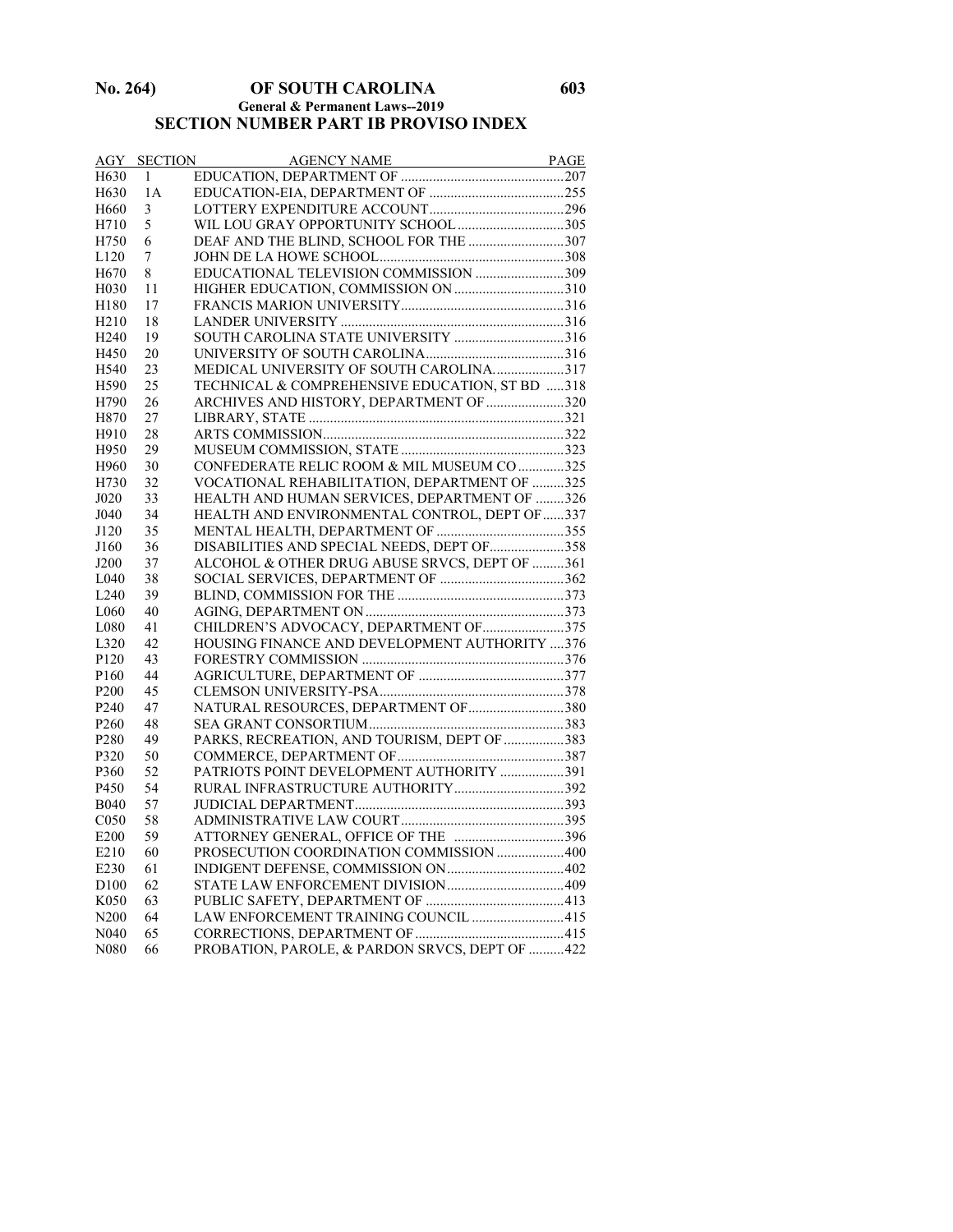## **604 STATUTES AT LARGE (No. 264**

#### **General and Permanent Laws--2019**

## **SECTION NUMBER PART IB PROVISO INDEX**

|                   | <b>AGY SECTION</b> |                                                |  |
|-------------------|--------------------|------------------------------------------------|--|
| N <sub>120</sub>  | 67                 |                                                |  |
| L <sub>360</sub>  | 70                 |                                                |  |
| L <sub>460</sub>  | 71                 | MINORITY AFFAIRS, COMMISSION FOR  427          |  |
| R <sub>060</sub>  | 73                 |                                                |  |
| R <sub>0</sub> 80 | 74                 | WORKERS' COMPENSATION COMMISSION  429          |  |
| R <sub>120</sub>  | 75                 |                                                |  |
| R <sub>200</sub>  | 78                 |                                                |  |
| R230              | 79                 |                                                |  |
| R280              | 80                 | CONSUMER AFFAIRS, DEPARTMENT OF 431            |  |
| R360              | 81                 | LABOR, LICENSING, AND REGULATION, DEPT OF  432 |  |
| R400              | 82                 |                                                |  |
| R600              | 83                 | EMPLOYMENT AND WORKFORCE, DEPT OF 436          |  |
| U120              | 84                 |                                                |  |
| U <sub>150</sub>  | 85                 |                                                |  |
| U <sub>200</sub>  | 86                 |                                                |  |
| U300              | 87                 |                                                |  |
| Y140              | 88                 |                                                |  |
| A990              | 91                 |                                                |  |
| D <sub>210</sub>  | 92                 |                                                |  |
| D500              | 93                 |                                                |  |
| D <sub>250</sub>  | 94                 |                                                |  |
| E040              | 95                 | LIEUTENANT GOVERNOR, OFFICE OF THE 459         |  |
| E080              | 96                 |                                                |  |
| E120              | 97                 |                                                |  |
| E160              | 98                 |                                                |  |
| E240              | 100                |                                                |  |
| E280              | 101                |                                                |  |
| E500              | 102                | REVENUE AND FISCAL AFFAIRS OFFICE473           |  |
| E550              | 104                | STATE FISCAL ACCOUNTABILITY AUTHORITY 477      |  |
| F <sub>270</sub>  | 105                |                                                |  |
| F300              | 106                |                                                |  |
| F500              | 108                | PUBLIC EMPLOYEE BENEFIT AUTHORITY482           |  |
| R440              | 109                |                                                |  |
| R520              | 110                |                                                |  |
| S600              | 111                |                                                |  |
| V <sub>040</sub>  | 112                |                                                |  |
| X220              | 113                | AID TO SUBDIVISIONS, STATE TREASURER  491      |  |
| X900              | 117                |                                                |  |
| X910              | 118                |                                                |  |
|                   |                    |                                                |  |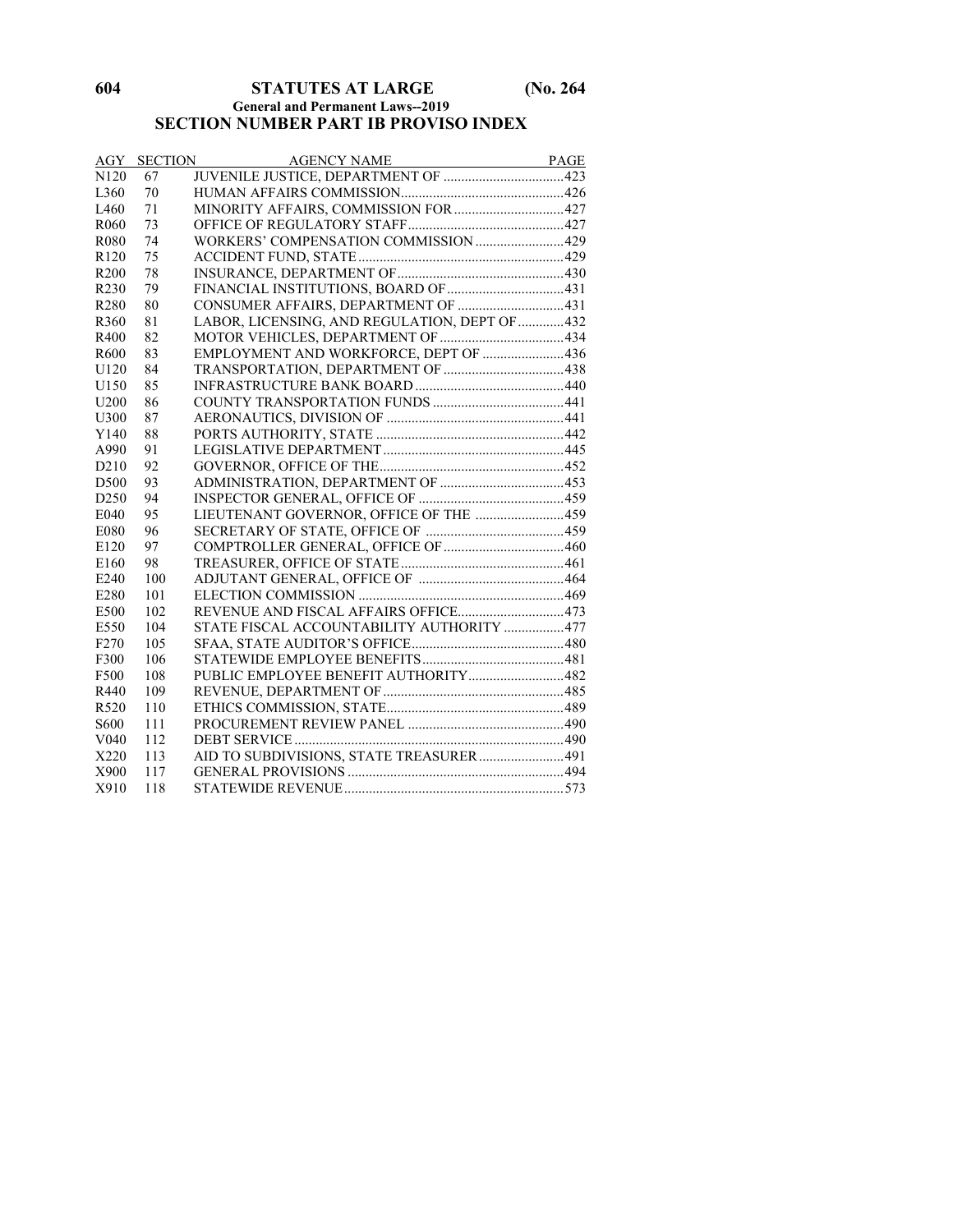#### **No. 264) OF SOUTH CAROLINA 605 General & Permanent Laws--2019 ALPHABETICAL PART IB PROVISO INDEX**

| AGY               | <b>SECTION</b> | AGENCY NAME PAGE                              |  |
|-------------------|----------------|-----------------------------------------------|--|
| R <sub>120</sub>  | 75             |                                               |  |
| E240              | 100            |                                               |  |
| D <sub>500</sub>  | 93             |                                               |  |
| C <sub>050</sub>  | 58             |                                               |  |
| U300              | 87             |                                               |  |
| L <sub>060</sub>  | 40             |                                               |  |
| P <sub>160</sub>  | 44             |                                               |  |
| X220              | 113            | AID TO SUBDIVISIONS, STATE TREASURER  491     |  |
| J200              | 37             | ALCOHOL & OTHER DRUG ABUSE SRVCS, DEPT OF 361 |  |
| H790              | 26             | ARCHIVES AND HISTORY, DEPARTMENT OF 320       |  |
| H910              | 28             |                                               |  |
| E <sub>200</sub>  | 59             | ATTORNEY GENERAL, OFFICE OF THE 396           |  |
| L240              | 39             |                                               |  |
| L080              | 41             | CHILDREN'S ADVOCACY, DEPARTMENT OF 375        |  |
| P <sub>200</sub>  | 45             |                                               |  |
| P320              | 50             |                                               |  |
| E120              | 97             |                                               |  |
| H960              | 30             | CONFEDERATE RELIC ROOM & MIL MUSEUM CO 325    |  |
| R <sub>280</sub>  | 80             | CONSUMER AFFAIRS, DEPARTMENT OF  431          |  |
| N <sub>040</sub>  | 65             |                                               |  |
| U <sub>200</sub>  | 86             |                                               |  |
| H750              | 6              | DEAF AND THE BLIND, SCHOOL FOR THE 307        |  |
| V <sub>040</sub>  | 112            |                                               |  |
| J160              | 36             | DISABILITIES AND SPECIAL NEEDS, DEPT OF 358   |  |
| H <sub>630</sub>  | 1              |                                               |  |
| H <sub>670</sub>  | 8              | EDUCATIONAL TELEVISION COMMISSION 309         |  |
| H <sub>630</sub>  | 1A             |                                               |  |
| E280              | 101            |                                               |  |
| R600              | 83             | EMPLOYMENT AND WORKFORCE, DEPT OF 436         |  |
| R <sub>520</sub>  | 110            |                                               |  |
| R <sub>230</sub>  | 79             |                                               |  |
| P120              | 43             |                                               |  |
| H180              | 17             |                                               |  |
| X900              | 117            |                                               |  |
| D <sub>210</sub>  | 92             |                                               |  |
| J040              | 34             | HEALTH AND ENVIRONMENTAL CONTROL, DEPT OF 337 |  |
| J020              | 33             | HEALTH AND HUMAN SERVICES, DEPARTMENT OF 326  |  |
| H <sub>0</sub> 30 | 11             |                                               |  |
| L320              | 42             | HOUSING FINANCE AND DEVELOPMENT AUTHORITY 376 |  |
| L360              | 70             |                                               |  |
| E230              | 61             |                                               |  |
| U150              | 85             |                                               |  |
| D <sub>250</sub>  | 94             |                                               |  |
| R <sub>200</sub>  | 78             |                                               |  |
| L120              | 7              |                                               |  |
| <b>B040</b>       | 57             |                                               |  |
| N <sub>120</sub>  | 67             |                                               |  |
| R360              | 81             | LABOR, LICENSING, AND REGULATION, DEPT OF 432 |  |